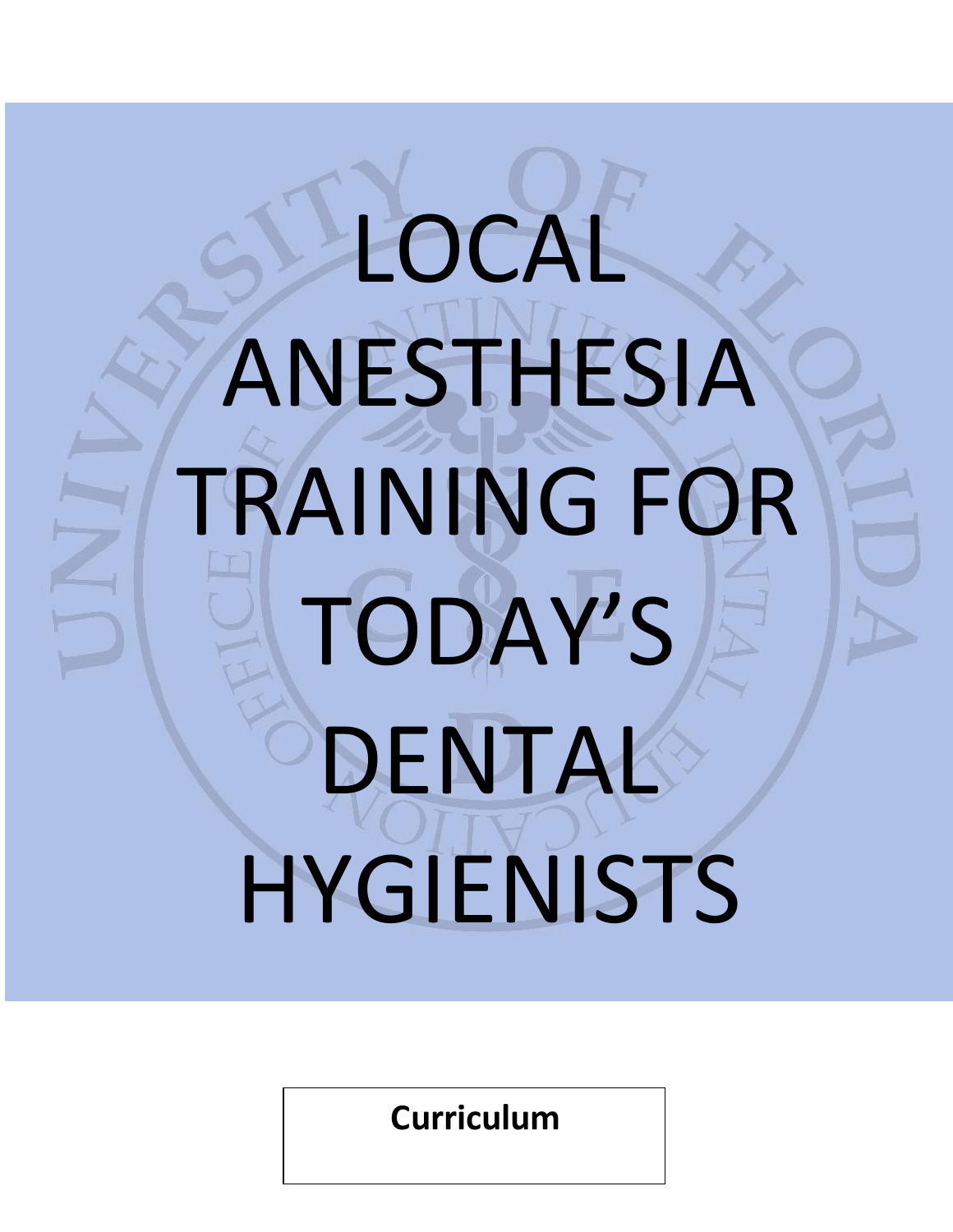#### **Local Anesthesia for Dental Hygienists**

### **CEUs: 60 contact hours. Participation**

- 30 hr. didactic (5 hr. live and 25 hr. web-based and self-instruction)
- 30 hr. clinical (15 hr. live and 15 hr. observational)

## **Program Format – due to the nature of the program registrations will close two weeks prior to the course.**

*\* Must attend the live weekend session, pass the written examination and finish all web-based, selfinstruction and observational criteria to complete the program.*

• Live Weekend: Hands-on Participation Schedule

| o Friday 5 hr. didactic           | $1$ pm - $6$ pm |                  |
|-----------------------------------|-----------------|------------------|
| o Saturday 7.5 hours clinical     | $8$ am $-5$ pm  | Networking Lunch |
| $\circ$ Sunday 7.5 hours clinical | $8$ am $-5$ pm  | Networking Lunch |

### **Course Fee: Breakfast/Lunch included**

- Regular  $$1,449*$
- Early Bird \$1,299\* (Up to 1 month before course date)

**\*Required Textbook (not included in fee) Local Anesthesia For Dental Professionals** by Bassett, Di Marco and Naughton

#### **Course Dates:**

January 22-24, 2021 June 18-20, 2021 September 10-12, 2021

January 7-9, 2022 June 3-5, 2022

**Location:**

UF College of Dentistry 1395 Center Dr. Gainesville, FL 32610

**Register online at** Local Anesthesia for Today's Dental Hygienist: [Certification](http://dental.ufl.edu/education/continuing-education/upcoming-courses/local-anesthesia) Training

#### **For more information contact:**

[ce@dental.ufl.edu](mailto:ce@dental.ufl.edu) (352) 273-8480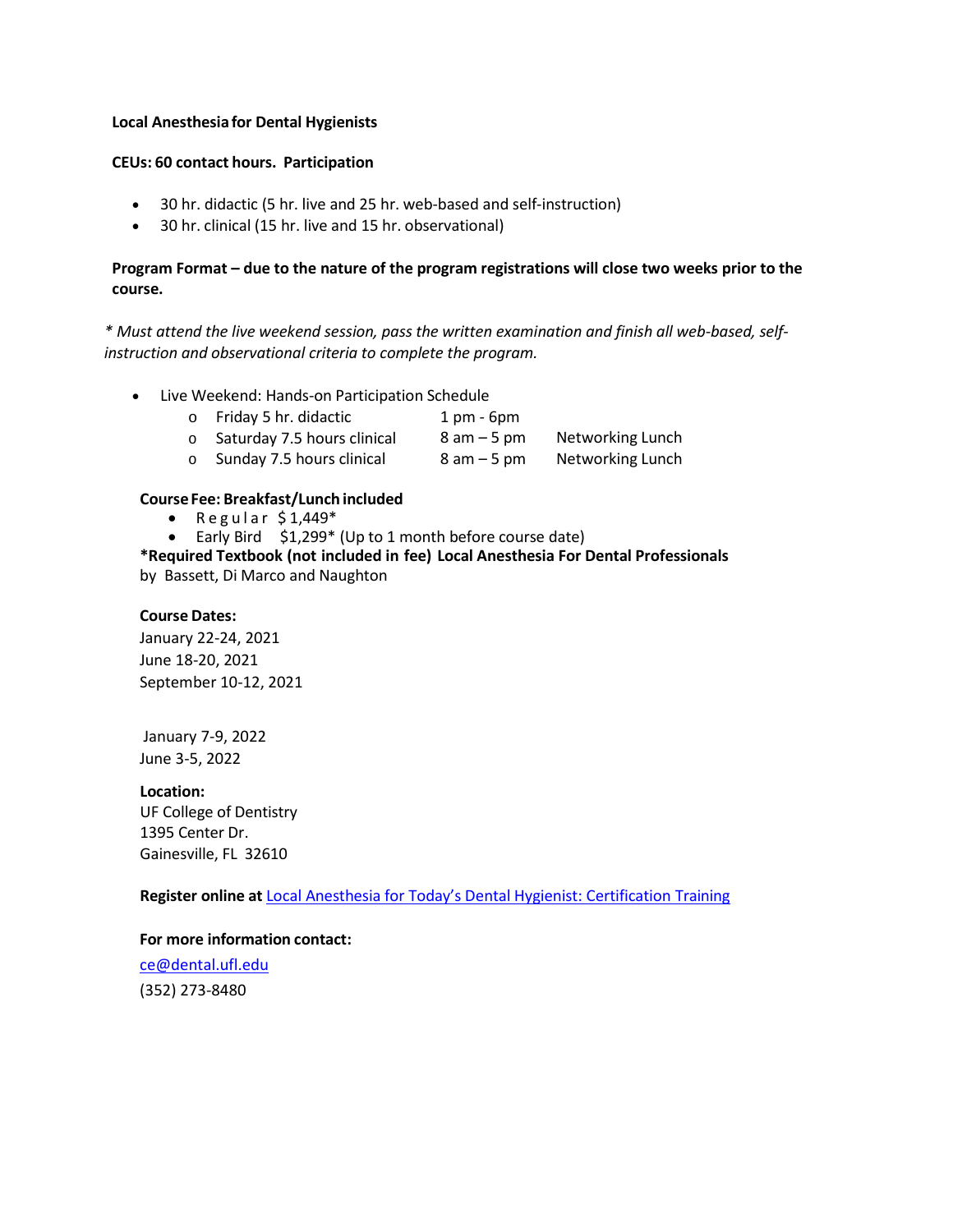# **University of Florida College of Dentistry Curriculum:**

**Local Anesthesia Training for Dental Hygienists**

| <b>Table of Contents:</b>         |                |
|-----------------------------------|----------------|
| <b>FL BOD Statute 466.017 (5)</b> | $\overline{2}$ |
| <b>Faculty</b>                    | $\overline{2}$ |
| <b>Course Description</b>         | $\overline{2}$ |
| <b>Pre-Requisites</b>             | 3              |
| <b>Course Goals</b>               | 3              |
| <b>Course Objectives</b>          | 3              |
| Evaluation                        | 5              |
| <b>UF CDE curriculum</b>          | 6              |
| <b>Required Material</b>          | 8              |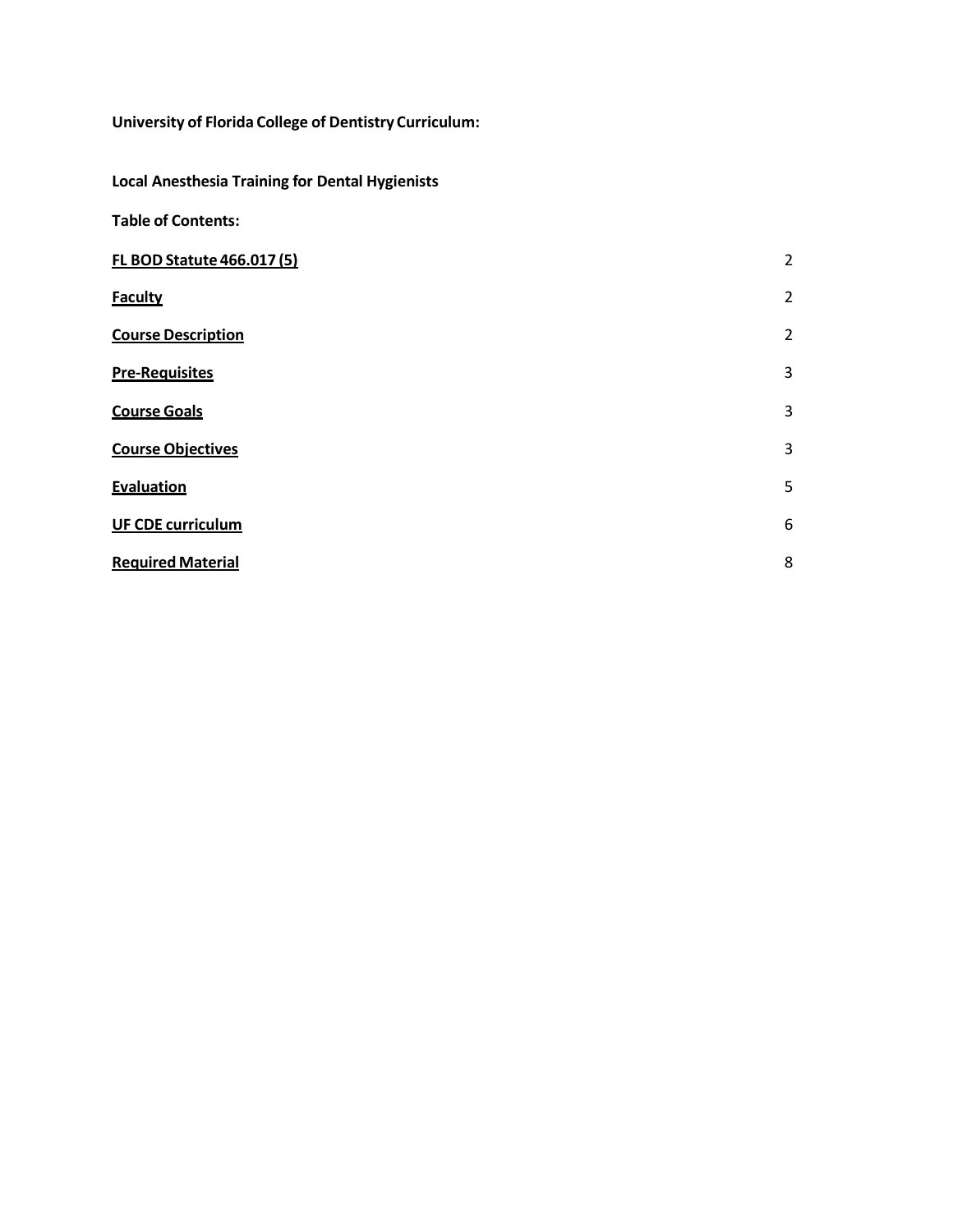#### **Statute 466.017 (SB 1040)**

(5) A dental hygienist under the direct supervision of a dentist may administer local anesthesia, including intraoral block anesthesia, soft tissue infiltration anesthesia, or both, to a nonsedated patient who is 18 years of age or older, if the following criteria are met:

(a) The dental hygienist has successfully completed a course in the administration of local anesthesia which is offered by a dental or dental hygiene programaccredited by the Commissionon Dental Accreditation of the American Dental Association or approved by the board. The course must include a minimumof 30 hours of didactic instruction and 30 hours of clinical experience, and instruction in:

- 1. Theory of pain control
- 2. Selection-of-pain-control modalities.
- 3. Anatomy.
- 4. Neurophysiology.
- 5. Pharmacology of local anesthetics.
- 6. Pharmacologyof vasoconstrictors.
- 7. Psychological aspects of pain control.
- 8. Systematic complications.
- 9. Techniques of maxillary anesthesia.
- 10. Techniques of mandibular anesthesia.
- 11. Infection control.
- 12. Medical emergenciesinvolving local anesthesia

(b) The dental hygienist presents evidence of current certification in basic or advanced cardiac life support. (c) The dental hygienist possesses a valid certificate issued under subsection (6). (6) Any dental hygienist seeking a certificate to administer local anesthesia must apply to the department, remit an application fee, and submit proof of successful completion of a course in the administration of local anesthesia pursuant to subsection (5). The board shall certify, and the department shall issue a certificate to, any dental hygienist who fulfills the qualifications of subsection (5). The board shall establish a one-time application fee not to exceed \$35. The certificate is not subject to renewal but is part of the dental hygienist's permanent record and must be prominently displayed at the location where the dental hygienist is authorized to administerlocal anesthesia.

The board shall adopt rules necessary to administer subsection (5) and this subsection.

#### <span id="page-3-0"></span>**Faculty**

Dr. Samuel B Low Course Director, Department of Periodontics

#### <span id="page-3-1"></span>**Course Description:**

Today's dental hygienist must be knowledgeable in all aspects of the hygiene profession including providing local anesthesia administration to provide comfort to the dental patient. Presented by the [\\*ADA CERP](http://www.ada.org/375.aspx) recognized University of Florida Office of Continuing Dental Education and utilizing University of Florida faculty, this course provides the participant with the mechanics to create a positive patient environment with competent pain and anxiety management.

All aspects of local anesthesia are explored from pharmacology to anatomy and managing all dental patients requiring local anesthesia. Special emphasis is placed on administering anesthesia to a periodontal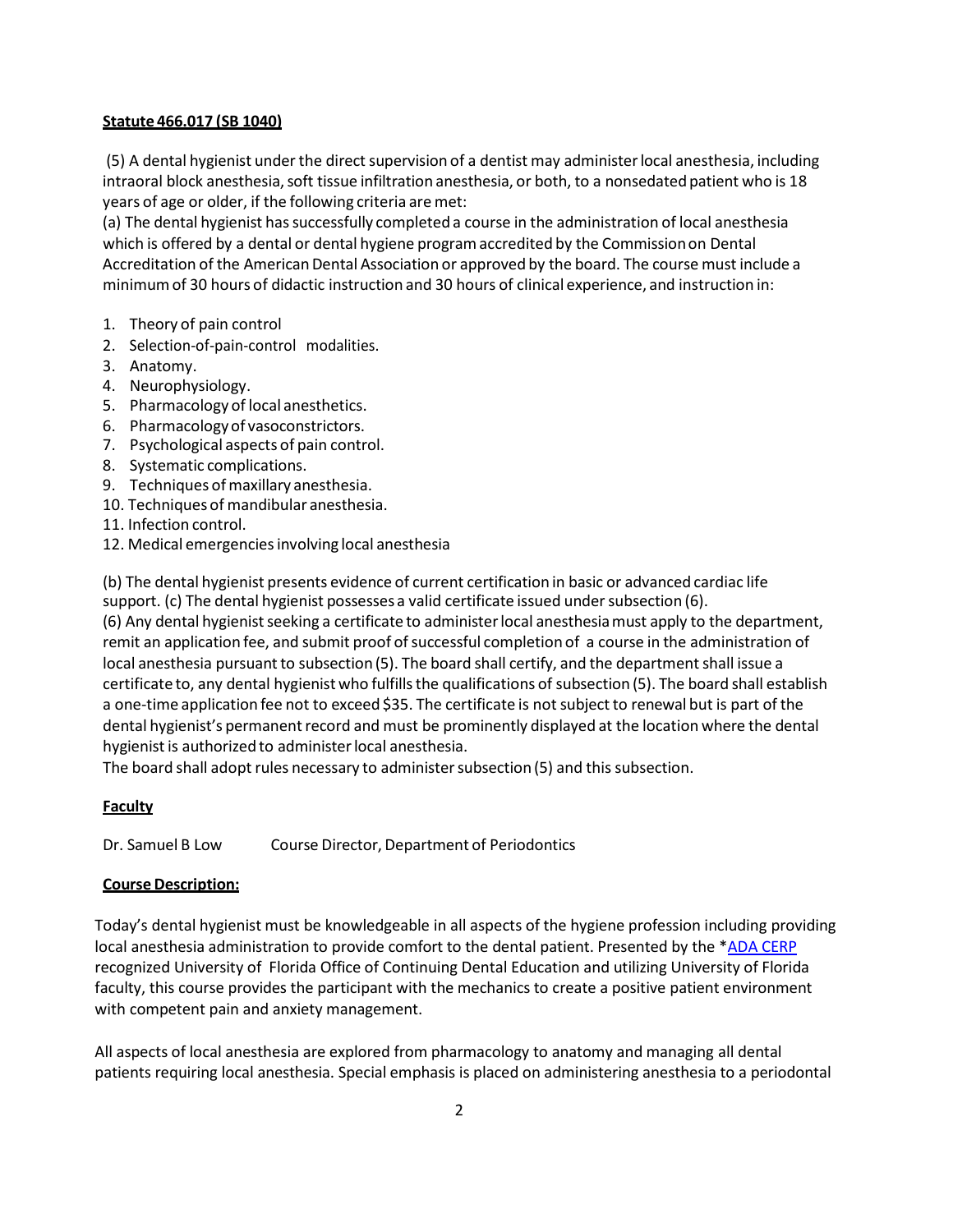patient. Practice management aspects are provided with "pearls" to utilize quality local anesthesia administration by the dental hygienist as a practice builder involving today's demanding patient.

As with any hands-on training course, the participant should realize that competency, and ultimately proficiency, in the administration of local anesthesia requires repeated administration and periodic selfreeducation.

### **\*ADA CERP [Recognized Provider](http://www.ada.org/375.aspx)**

Only providers that can meet ADA CERP standards and procedures are granted approval and are authorized to use the ADA CERP logo and recognition statement. Once approved, providers are held accountable for maintaining those same high standards through periodic reevaluation.

#### <span id="page-4-0"></span>**Pre-Requisites:**

- Read and study textbook (listed under Required Materials) and Course Curriculum Guide
- Complete all online course assignments
- Complete online Bloodborne pathogen training
- Complete UFCD medical history and RX form (All participants are expected to practice as both a patient and an operator)
- Copy of completed UF HIPAA and Confidentiality Statement
- Copy of current license
- Copy of current CPR
- Copy of HepB verification

#### <span id="page-4-1"></span>**Course Goals:**

The goals of this class are to assist the dental hygienist to become:

1) Knowledgeable in the use and administration of local anesthetics

2) Knowledgeable in the pharmacology, neurophysiology, neurochemistry and anatomy related to the administration of local anesthetics

3) Knowledgeable and competentin the physical and psychological evaluation of the patient priorto receiving local anesthetic or dental treatment

4) Knowledgeable in the side effects, complications and the management ofthose problems associated with local anesthetics

#### <span id="page-4-2"></span>**Course Objectives:**

At the conclusion of the course, the participant will be trained in:

A. Scope of pain and anxiety control

- 1. Discuss the differences between the types of sedation / anesthesia
- 2. Discuss the pros and cons of each method of sedation / anesthesia
- 3. Describe the risks and benefits of each method of sedation / anesthesia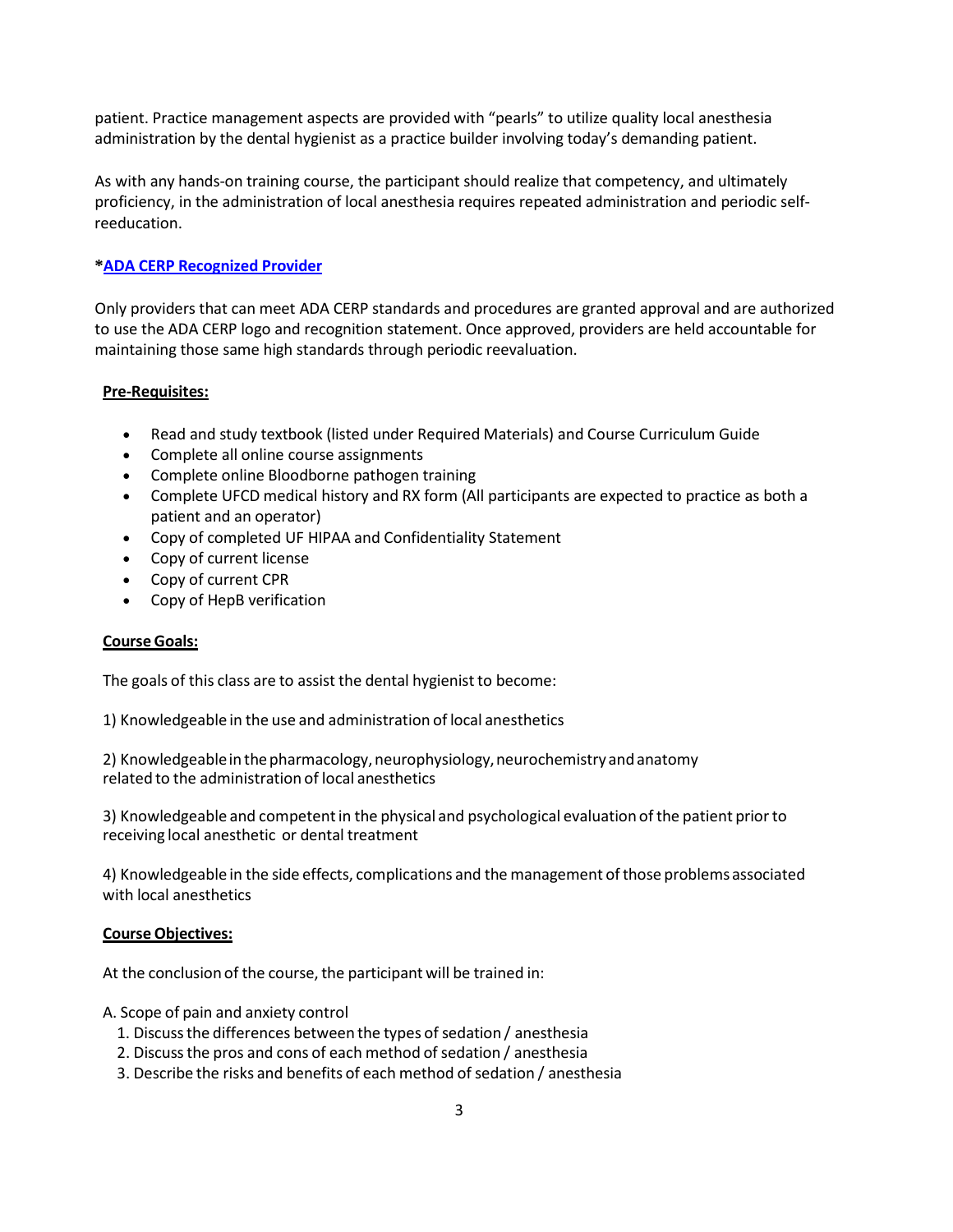- 4. Summarize the requirements of state law regarding the administration of local anesthesia
- 5. Discuss the legal ramifications of administration of local anesthesia
- B. Neurophysiology
	- 1. Discussthe desirable properties of local anesthetics
	- 2. Discussthe fundamentals of impulse generation and transmission
	- 3. Discussthe mode and site of action of local anesthetics
- C. Pharmacology oflocal anesthetics and vasoconstrictors
	- 1. Discuss the pharmacokinetics of local anesthetics, including uptake, distribution, metabolism, and excretion
	- 2. Discussthe systemic actions of local anesthetics on the following:
		- a. Central nervous system
		- b. Cardiovascular system
		- c. Respiratory system
		- d. Othermiscellaneous actions

3. Describe the indicationsfor using a vasoconstrictorin a local anesthetic solution. Considerthe following:

- a. Mechanismof action
- b. Metabolism
- c. Maximumdosage
- d. Toxic effects
- e. Contraindications
- 4. Discuss the following information for lidocaine, mepivacaine and bupivacaine:
	- a. Type of anesthetic, ester or amide
	- b. Brand name(s)
	- c. Onset and duration of action
	- d. Metabolism,includinguptake,redistribution,inactivation, andexcretion
	- e. Common concentrations used in dentistry
	- f. Maximumdosage

5. Name the two general categories of topical anesthetics.Discuss benzocaine, lidocaine, and tetracaine topical anesthetics

6. Calculate the amount of anesthetic and vasoconstrictor contained in the varioustypes of anesthetic solutions

- D. A rmamentarium
	- 1. Identify the components ofthe breech-loading aspirating syringes, needles, and carpules
	- 2. Identify the problems that can occur with the syringes, needles and carpules
	- 3. Discussthe component chemicals containedwithin the cartridge and their function
	- 4. Recognize when local anesthetic is no longer safe to administer
	- 5. Special consideration in patient with latex allergy
- E. Physical and psychological evaluation

1. Discuss the evaluation of the patient prior to administration of local anesthesia or sedation, including the following:

- a. Medical history
- b. Physical evaluation
- c. Psychologicalevaluation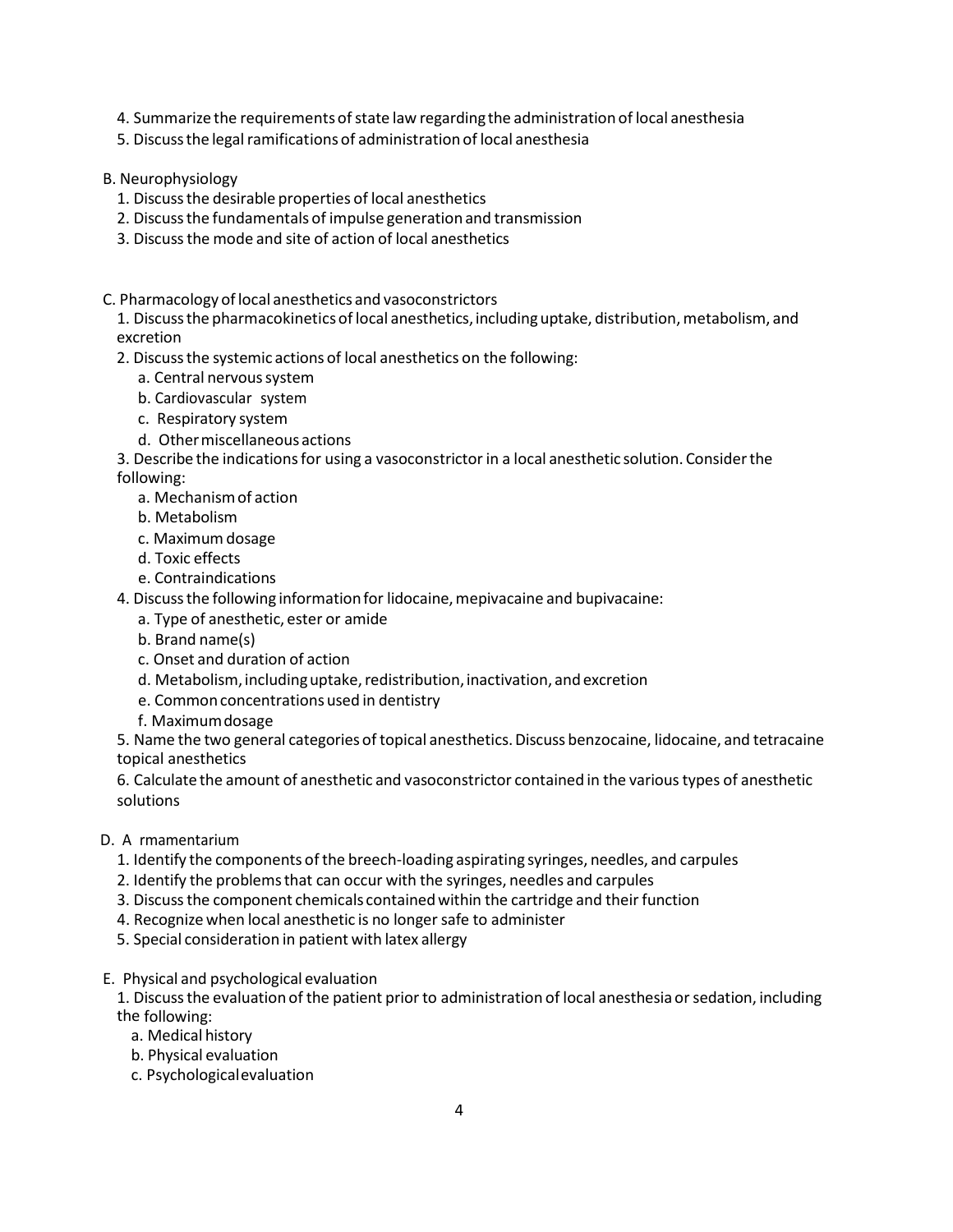- 2. Recognitionof signs and symptoms of anxiety
- 3. List the ASA classification
- 4. Demonstrate how to monitor the central nervous system, respiratory system and cardiovascular system for adverse reactions
- F. Anatomic considerations, clinical applicationand supplemental injectiontechniques
	- 1. Discussthe following types of administration of anesthetic:
		- a. Maxillary anesthesia
		- b. Mandibular anesthesia
		- c. Gow-Gates
		- d. Akinosi
		- e. PDL
		- f. Interosseous
		- g. Electronic
		- h. Controlled delivery devices
- G. Localandsystemiccomplications
	- 1. Discussthe causes, problems, prevention and management of the following local complications:
		- a. Needle breakage
		- b. Pain on injection
		- c. Persistent anesthesia: paresthesia
		- d. Trismus
		- e. Hematoma
		- f. Infection
		- g. Tissue sloughing
		- i. Lip chewing
		- j. Facial nerve paralysis
		- k. Intravascularinjection
	- 2. Discussthe causes, problems, preventionand management of the following systemic complications:
		- a. Local anesthetic overdose
		- b. Epinephrineoverdose
		- c. Allergy
		- d. Idiosyncraticreaction
		- e. Side effects

#### <span id="page-6-0"></span>**Evaluation:**

CognitiveAssessment: Students will be evaluated by a final written examination

#### **LaboratoryPreparation:**

#### **Review: Injection Videosin the documentsection, prior to your lab session.**

- Read and study textbook (listed under Required Materials) and Course Curriculum Guide
- Complete all online course assignments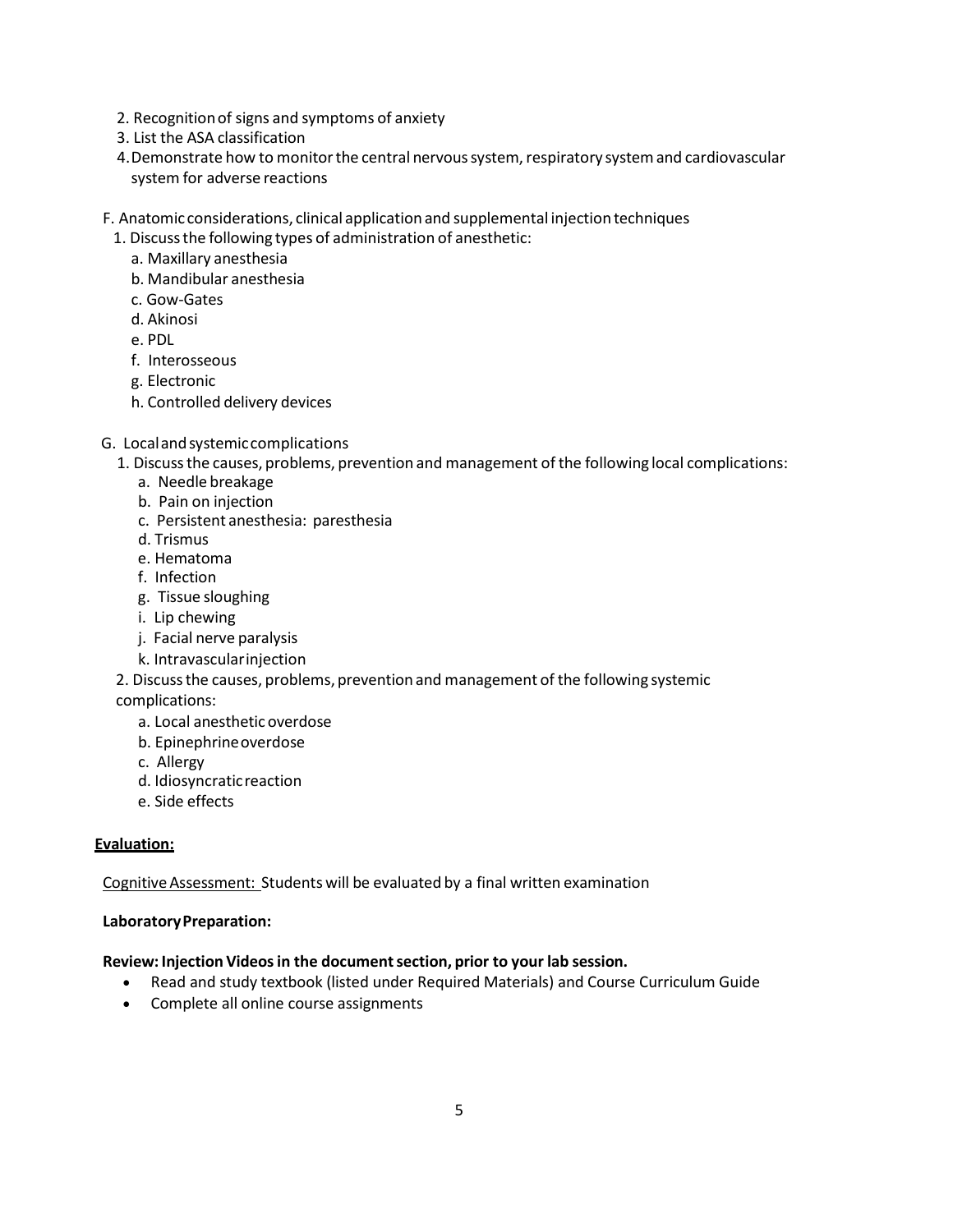Learn and perform the following injection techniques on manikins and/or live patients:

a. ASA

- b. MSA
- c. PSA
- d. Greater palatine
- e. Infraorbital
- f. Inferior alveolar
- g. Lingual
- h. Long buccal

Clinical Assessment: Demonstrate the properinjection technique for the assigned anesthesia assessment

## **Grade Weights:**

Cumulative Final: 75% Lab activities: S=Satisfactory

Remediation for this course will consist of a written assignment and then an oral examinationwith the course director. Students not receiving a "satisfactory" in the didactic or clinicalsessionmust remediate by participating in a remediation clinical session.

## <span id="page-7-0"></span>**UF CDE curriculum:**

## Formal Training:

## **30 hr. Didactic** (5 hr. live and 25 hr. web-based and self-instruction)

## 4 hrs. **EmergencyMedicalProcedures**

- Online "Treatment of Medical Emergencies"
- A. Monitoring Vital Signs
- B. Emergency Equipment and Preparedness
- C. Recognition of Common Medical Emergencies and Treatment
- D. Chest Pain /Cardiac Arrest
- E. Allergy and Anaphylaxis
- F. Hypotension
- G. Syncopy
- H. Basic Life Support
- I. Seizure Management

## 2 hrs. **Scope of pain and anxiety control**

- A. Discuss the differences between the types of sedation/anesthesia
- B. Discuss the pros and cons of each method of sedation/anesthesia
- C. Describe the risks and benefits of each method of sedation/anesthesia
- D. Summarize the requirements of state law regarding the administration of local anesthesia
- E. Discuss the legal ramifications of administration of local anesthesia

## 3 hrs. **MedicalAssessment of Patient**

- A. Medical History
- B. Review of Systems
- C. Pulmonary Evaluation
- D. CardiovascularEvaluation
- E. Performingand Interpretation of Vital Signs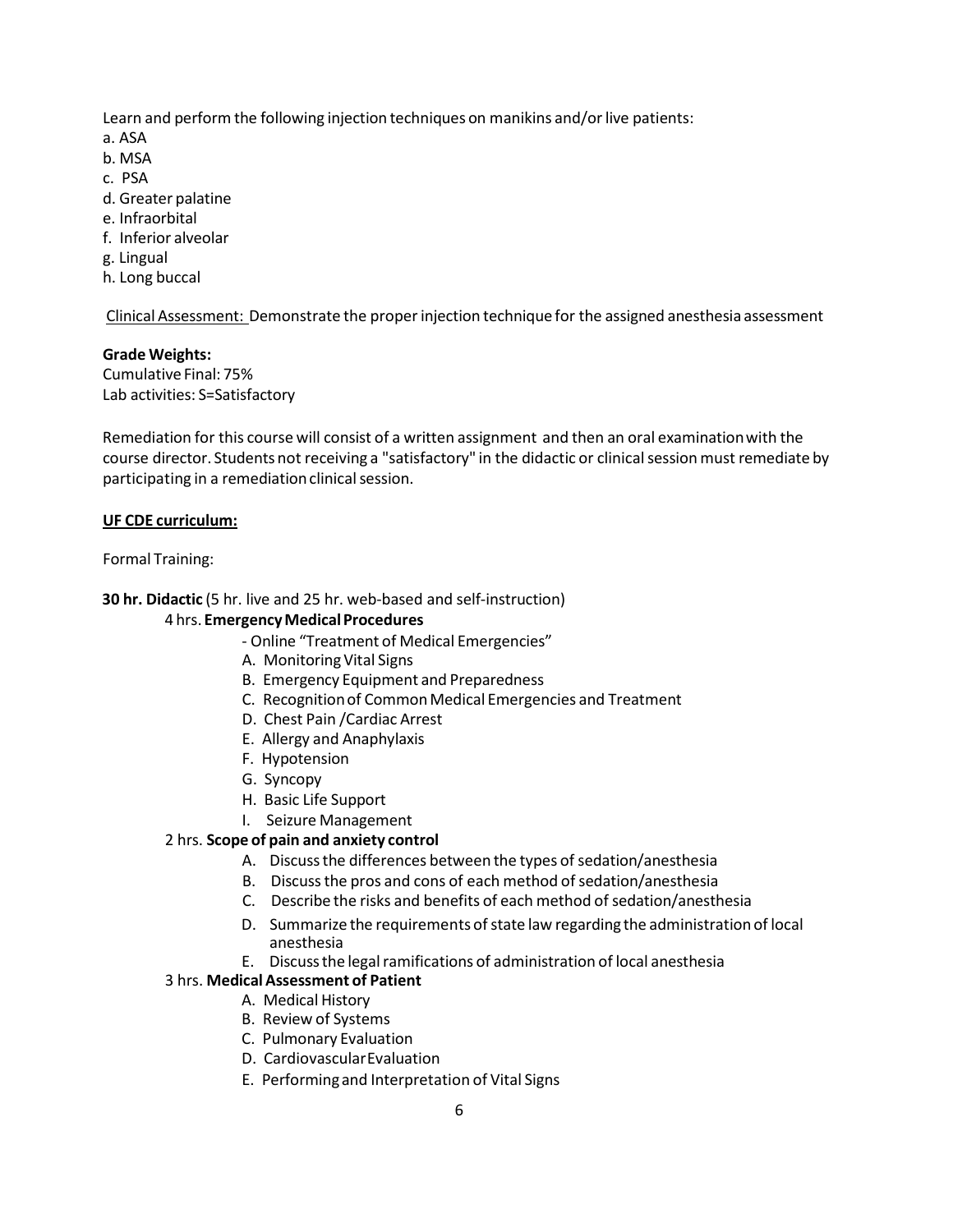- F. ASA Classification
- G. Case-based Learning Session

## 3 hrs. **Management of Pain and Anxiety**

- A. Physical and Psychological Evaluation
- B. Non-pharmacologic reduction of pain and anxiety
- C. Neurophysiology
- D. Evaluation of Anesthetic Choice
- E. Analgesic Agents Topical Anesthetics

## 2 hrs. **Head and Neck Anatomy**

- A. Muscles of Mastication
- B. Muscles of Facial Expression
- C. Facial Spaces
- D. Trigeminal Nerve and Associated Vasculature

## 2 hrs. **Pharmacology of Local Anesthesia**

- A. Mechanismof Action
- B. Classification
- C. Metabolism
- D. Recommended and Maximum Doses
- E. Drug Interactions and Side effects

## 2 hrs. **PharmacologyofVasoconstrictors**

- A. Mechanismof Action
- B. Use with Local Anesthetics
- C. Specific Agents
- D. Toxicity
- E. Recommended and Maximum Dosages
- F. Contraindications

## 2 hrs.**Armamentarium–infectioncontrol**

- A. The Syringe
- B. The Needle
- C. The Cartridge
- D. Preparation of Armamentarium

## 8 hrs. **Techniques of Local Anesthesia**

- A. Techniques of Maxillary Anesthesia
- B. Techniques of Mandibular Anesthesia
	- 1. BasicInjectionTechniques
	- 2. Anatomical Considerations
- C. Manikin Practice Demonstration of:
	- 1. Infiltrationsin Maxilla and Mandible
	- 2. Mandibular Nerve Block
	- 3. Mental Nerve Block
	- 4. Long Buccal Nerve Block
- D. Manikin Practical
- E. Local Anesthesia Considerations
- F. Case-based Seminar

## 2 hrs. **Complications and Legal Considerations**

- A. Local Complications
- B. Systemic Complications
- C. Legal Considerations